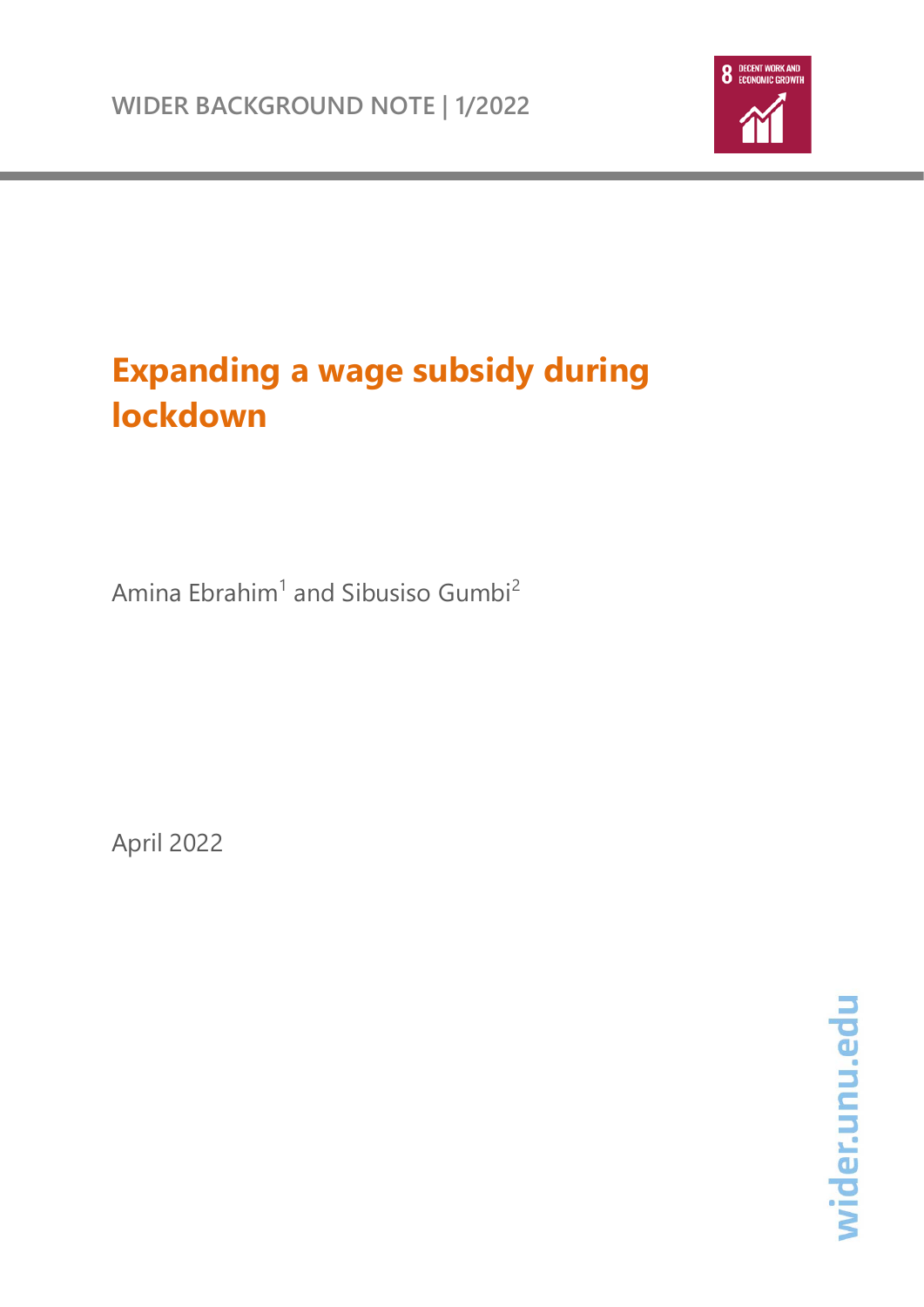**Abstract:** Job retention schemes have been one of the many policy tools used to curb the effects of a lockdown and the COVID-19 crisis. The system works by reducing labour costs which could prevent or reduce the increase in unemployment. South Africa swiftly adapted their wage subsidy scheme, meant to create jobs, into a job retention scheme by expanding the coverage and increasing the value of the subsidy. This note outlines how the South African government has adapted their flagship policy for youth job creation to address the surge in unemployment rates during the COVID-19 pandemic.

**Key words:** youth, unemployment, job destruction, wage subsidy

#### **JEL classification:** H25, J38

**Acknowledgements:** The authors are grateful for comments from Chris Axelson, Marle van Niekerk, Megan Rose Bryer, Bathabile Nhleko, Jukka Pirttilä, and Quynh Tieu.

Copyright © UNU-WIDER 2022 / Licensed under CC BY-NC-ND 3.0 IGO

Information and requests: publications@wider.unu.edu

<https://doi.org/10.35188/UNU-WIDER/WBN/2022-1>

**United Nations University World Institute for Development Economics Research**



Katajanokanlaituri 6 B, 00160 Helsinki, Finland

The United Nations University World Institute for Development Economics Research provides economic analysis and policy advice with the aim of promoting sustainable and equitable development. The Institute began operations in 1985 in Helsinki, Finland, as the first research and training centre of the United Nations University. Today it is a unique blend of think tank, research institute, and UN agency—providing a range of services from policy advice to governments as well as freely available original research.

The Institute is funded through income from an endowment fund with additional contributions to its work programme from Finland, Sweden, and the United Kingdom as well as earmarked contributions for specific projects from a variety of donors.

The views expressed in this paper are those of the author(s), and do not necessarily reflect the views of the Institute or the United Nations University, nor the programme/project donors.

<sup>&</sup>lt;sup>1</sup> UNU-WIDER, <sup>2</sup> National Treasury of South Africa; corresponding author: [amina.ebrahim@wider.unu.edu](mailto:amina.ebrahim@wider.unu.edu)

This study has been prepared within the UNU-WIDER project Southern Africa – [Towards Inclusive Economic Development](https://www.wider.unu.edu/node/151233)  [\(SA-TIED\).](https://www.wider.unu.edu/node/151233)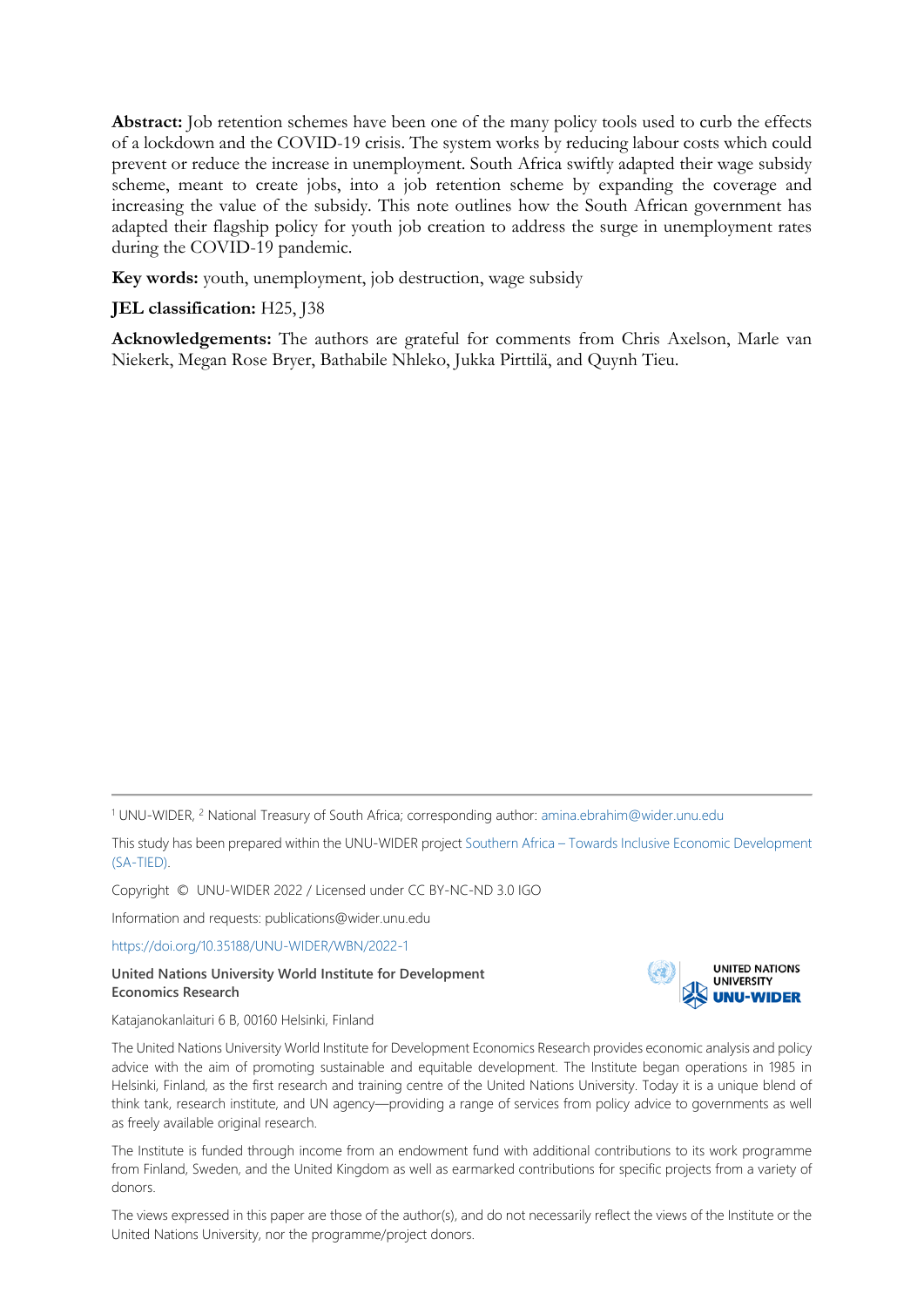## **1 Introduction**

The South African youth wage subsidy started in 2014 to increase employment and create jobs for low-wage youth. The subsidy was temporarily raised in value and expanded to reach more workers due to the COVID-19 pandemic. During the lockdown period, the government used the subsidy to curb unemployment and, in turn, social fallout.

Employment subsidies have been used worldwide to create jobs when employment prospects of a particular group are low. During a pandemic, this same policy tool can be used to help firms retain workers. In the wake of the 2008 economic crisis, a wage subsidy was introduced in Mexico to encourage manufacturing firms to retain workers. Firms that retained workers were granted subsidies instead of letting workers go during the crisis. The evidence suggests that wage subsidies reduce job destruction in manufacturing industries(Bruhn 2020).

In many countries, subsidies are considered necessary to support workers' income and firms' survival, particularly when a lockdown policy limits business activity. In the COVID-19 crisis, several countries implemented wage subsidy programmes to save jobs.

Wage subsidy policies represent almost a third of all the labour market policies considered during the pandemic. In a living paper (Gentilini et al. 2020), experts provide a global overview of the wage subsidy programmes and policies being implemented in response to the pandemic. The May 2021 version of the living paper counts 120 countries with some form of subsidy programme.

Implementation rates between low-income countries (LIC) and high-income countries (HIC) differ and are generally lower in LICs. LICs typically have lower proportions of formal wage workers, lower institutional capacity, and limited fiscal capacity. Additionally, wage subsidy policy implementation varies across countries; some allow firms to reduce work time while others prohibit firms from firing workers. The wage subsidy amount also varies—either fixed, regardless of the firm sector or losses in firms' sales or profits, or proportional and dependent on the economic damage firms suffered (Gentilini et al. 2020).

This note outlines the structure of the original Employment Tax Incentive (ETI), presents some statistics from previous policy years, puts some numbers to the COVID ETI being implemented due to the pandemic, and suggests avenues for further research.

## **2 A job-creating policy**

South Africa has phenomenally high levels of youth unemployment. The youth unemployment rate has been above 40 per cent in the post-apartheid period but has remained closer to the 50 per cent mark in recent years. The wage subsidy policy was designed to stop unemployment from increasing and bring unemployment rates down for youth.

An important design feature of the wage subsidy programme in South Africa is that it is not automatically applied to employers of eligible workers. Firms need to follow administrative steps through the tax system to claim the subsidy. The subsidy value is subtracted from the payroll tax that a firm owes to the South African Revenue Service (SARS). In other words, the ETI is structured as a tax credit for eligible businesses.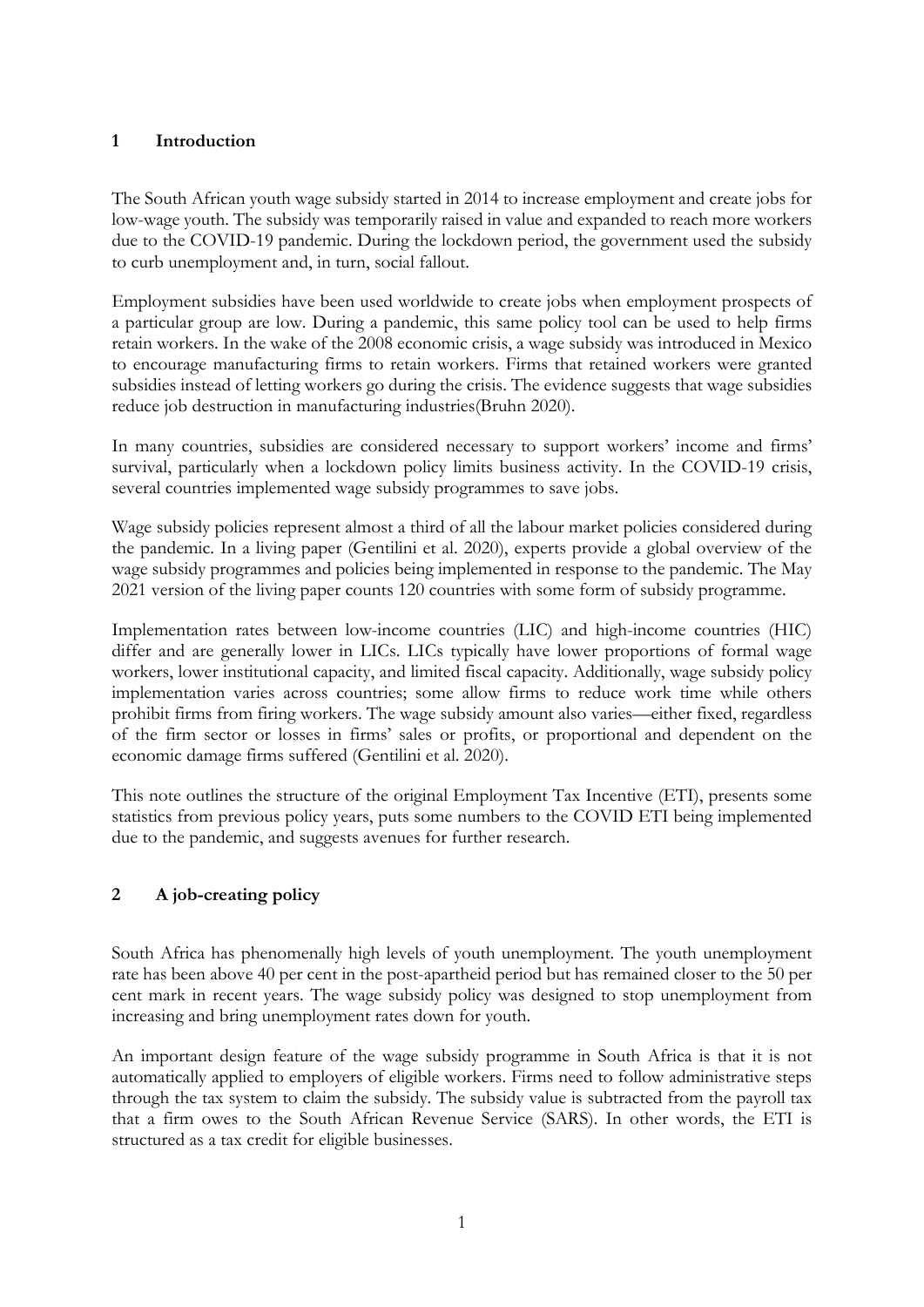#### **2.1 The first subsidy phase: 1 January 2014 – 28 February 2019**

The first subsidy phase includes the initial phase plus the first policy renewal, where there were no material changes. Firms and firm employees must meet some criteria for claims to be eligible. Firms need to be registered for payroll taxes (Pay As You Earn – PAYE) and could be disqualified if found to have displaced an older employee to hire a young (eligible) person to claim the subsidy. Firms could claim this subsidy if employees are between 18–29 years old, hired after 1 October 2013, earning less than ZAR6,000, and are South African citizens. No requirements were set on the period of unemployment before employment of eligible employees, as is sometimes seen in similar policies in other countries.

Firms claim the subsidy for 24 months for an eligible employee; however, the subsidy amount is reduced after 12 months. Firms can claim the subsidy for as many eligible employees as they have. The subsidy amount follows a sliding scale, as shown in [Figure 1.](#page-3-0)

In the first subsidy phase (denoted Phase 1 in Figure 1), for the first 12 months of the claims, the subsidy rate is 50 per cent of monthly income for a salary of ZAR0–2,000. Between ZAR2,000 and ZAR4,000 (the plateau region), the subsidy is a constant ZAR1,000. For wages above ZAR4,000, the subsidy amount decreases with monthly income and ceases for incomes above ZAR6,000.

The value of the subsidy is halved in the second 12-month period of employment. Namely, between ZAR0 and ZAR2,000, the subsidy rate is 25 per cent of monthly income. Between ZAR2,000 and ZAR4,000, the subsidy is a constant ZAR500. And between ZAR4,000 and ZAR6,000, the amount of the subsidy again decreases with monthly income.



<span id="page-3-0"></span>Figure 1: Phase 1 subsidy value against monthly income

Note: the graph depicts the wage subsidy amount with monthly income for the first and second years of employment in Phase 1 of the policy.

Source: authors' illustration based on information from the [Employment Tax Incentive Act.](https://www.gov.za/documents/employment-tax-incentive-act#:%7E:text=The%20Employment%20Tax%20Incentive%20Act,provide%20for%20matters%20connected%20therewith)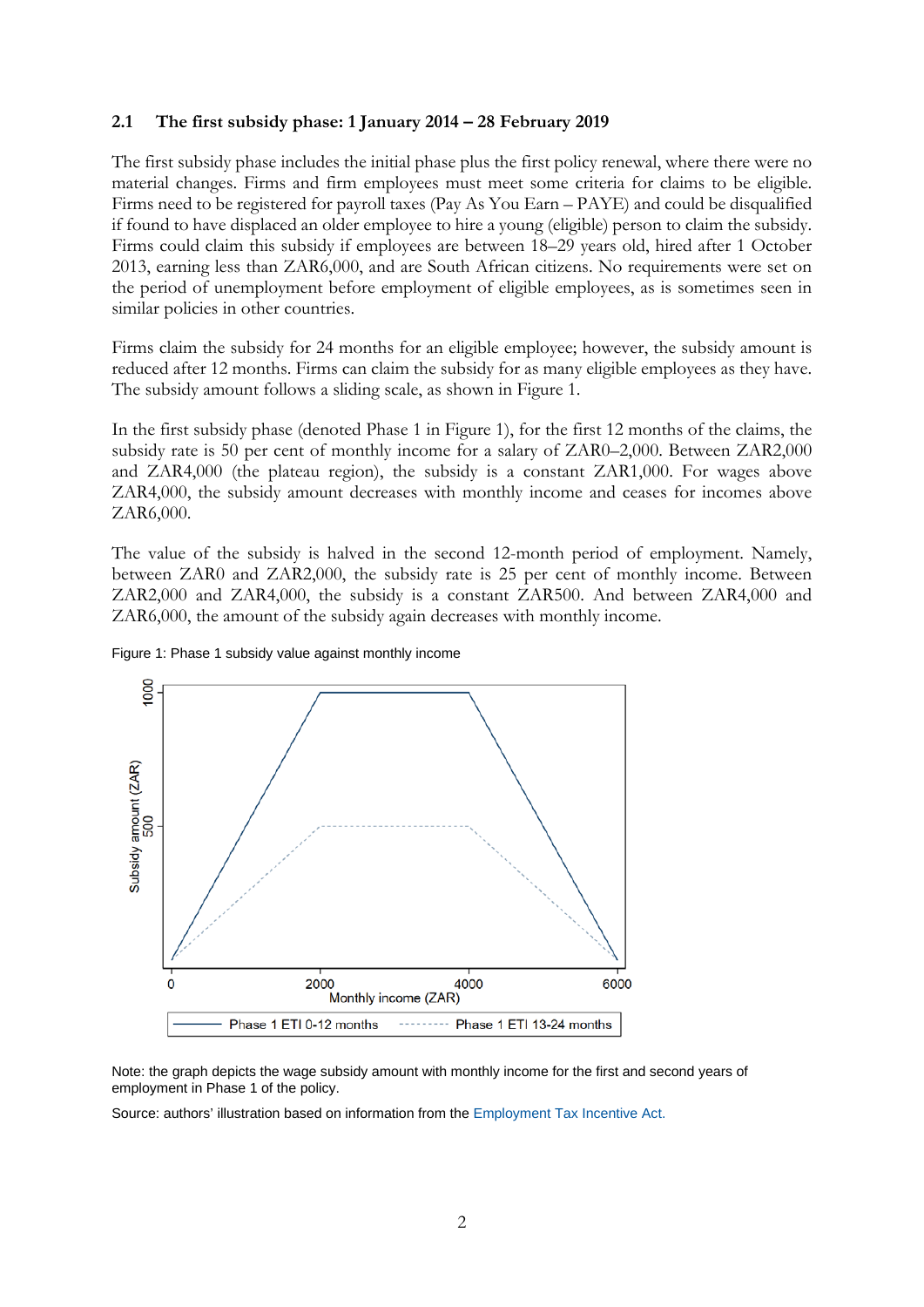There is a small, growing literature on the first phase of the subsidy period, $1$  some of which indicates youth employment creation at small and medium-sized firms, particularly in the financial and business services, manufacturing, and wholesale and retail sectors (National Treasury 2016; Ebrahim et al. 2017; Bhorat et al. 2020). One piece of research even suggests the policy is linked to a decline in job losses for eligible workers, which points to job retention [\(Bhorat et al. 2020\).](http://www.dpru.uct.ac.za/sites/default/files/image_tool/images/36/Publications/Working_Papers/DPRU%20WP202007.pdf) However, the overall result is that the policy has not changed the trajectory of youth unemployment rates. Despite this limited performance, the policy was renewed in 2018 for ten years.

### **2.2 The second subsidy phase: 1 March 2019 – current**

The main change to the subsidy in the second phase was the wage eligibility criteria. The wage eligibility criteria were increased from ZAR6,000 to ZAR6,500 per month, which also changed the subsidy calculation. For example, in the first phase, firms were able to claim a subsidy of ZAR755 for an employee earning ZAR4,450 per month; in phase 2, firms can claim a subsidy of ZAR1,000 for an employee earning ZAR4,450. The motivation for this change is related to inflation.

The second change was removing the age criteria in special economic zones (SEZ) to increase the number of eligible workers in these areas. The second subsidy phase has not yet been studied due to a lag in available tax administrative microdata to conduct analysis. It is, therefore, unclear whether there has been any job creation in the second phase.

## **3 COVID-19 Tax Relief through ETI**

The COVID-19 Tax Relief through ETI (henceforth covid ETI) was part of a package of tax relief measures implemented by the government to support businesses through the most restrictive lockdown period. The ETI was expanded for four months, from April through July 2020 and from August through November 2021. The expansion included an increase in the value of the subsidy and relaxation of the eligibility criteria for claims. Where the regular ETI was in place, the covid ETI supplemented the subsidy value by ZAR750. The subsidy followed a different value schedule for those not regularly eligible for the ETI. The covid ETI follows the same design as the original policy; the subsidy's value decreases with the monthly income with two kink points in the subsidy claim schedule.

The covid ETI is determined according t[o Table 1.](#page-5-0) For regular ETI eligible employees, the subsidy follows the schedule defined in the subsidy second phase (1 March 2019 onwards) with a top-up on the amount firms can claim. The subsidy rate is raised from 50 per cent to 87.5 per cent for eligible employees earning less than ZAR1,999. For eligible employees earning between ZAR2,000 and ZAR4,499, the subsidy is a constant amount equal to ZAR1,750. The subsidy amount decreases with monthly income for eligible employees earning above ZAR4,500. The value of the covid ETI subsidy is halved for those regular ETI eligible claimers in the next 12 months of the claim period.

A non-regular category of eligibility was included in the covid ETI (column 3 in [Table 1\)](#page-5-0). This new category had practically all other employees earning less than ZAR6,500: employees aged between 30–65 years, employees for whom firms previously exhausted ETI claims, as well as those

<span id="page-4-0"></span><sup>&</sup>lt;sup>1</sup> See National Treasury (2016); Ranchhod and Finn (2016); Ebrahim et al. (2017); Aflagah (2020); Bhorat et al. (2020); Budlender and Ebrahim (2021).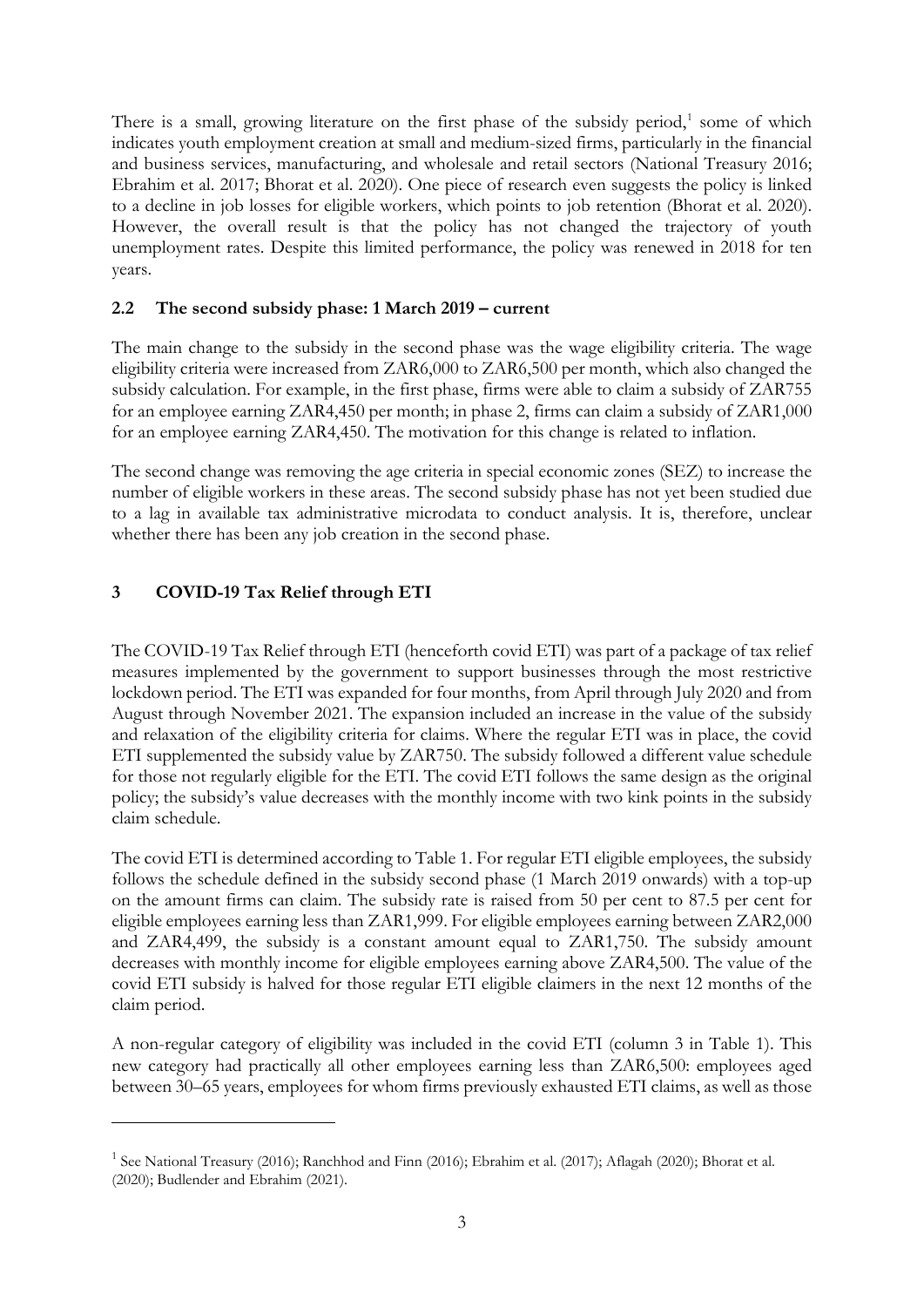employed before 1 October 2013 (aged between 18–29 years, regardless of age for employees within an SEZ). The highest subsidy rate for the non-regular group was 37.5 per cent of monthly income.

<span id="page-5-0"></span>

|  |  | Table 1: COVID ETI values |  |  |
|--|--|---------------------------|--|--|
|--|--|---------------------------|--|--|

|                | <b>First 12 months</b>                  | Next 12 months                         | After 24 months or age<br>30-65      |
|----------------|-----------------------------------------|----------------------------------------|--------------------------------------|
| ZAR0-1,999     | 87.5% of monthly income                 | 62.5% of monthly income                | 37.5% of monthly income              |
| ZAR2,000-4,499 | R <sub>1.750</sub>                      | R <sub>1.250</sub>                     | R750                                 |
| ZAR4,500-6,499 | R1,750-0.875x (monthly<br>$income-4500$ | R1,250-0.625x (monthly<br>income-4500) | R750-0.375x (monthly<br>income-4500) |

Note: the table shows the subsidy value as determined by monthly income. Columns 1 and 2 correspond to the figures for the first and second 12 month claim period for those between 18 and 29. Column 3 includes the subsidy values for the non-regular group with monthly income.

Source: authors' computation based on [Disaster Management Tax Relief Act.](https://www.gov.za/documents/disaster-management-tax-relief-act-13-2020-5-nov-2020-0000#:%7E:text=The%20Disaster%20Management%20Tax%20Relief,Act%2C%202013%2C%20so%20as%3A&text=to%20provide%20for%20a%20temporary,Development%20Levies%20Act%2C%201999%3B%20and)

The phase 2 subsidy values are compared to the covid ETI subsidy values in [Figure 2.](#page-5-1) The covid ETI provides substantial relief to firms for regular ETI claimants and some financial relief for employees not regularly eligible for the ETI.

<span id="page-5-1"></span>



Note: the graph depicts the wage subsidy amount with monthly income comparing the Phase 2 subsidy values to the covid ETI subsidy values for regular and non-regular subsidy claimers. The graph refers only to claims in the first 12-month period.

Source: authors' estimates based on information from the [Employment Tax Incentive](https://www.gov.za/documents/employment-tax-incentive-act#:%7E:text=The%20Employment%20Tax%20Incentive%20Act,provide%20for%20matters%20connected%20therewith) Act an[d Disaster](https://www.gov.za/documents/disaster-management-tax-relief-act-13-2020-5-nov-2020-0000#:%7E:text=The%20Disaster%20Management%20Tax%20Relief,Act%2C%202013%2C%20so%20as%3A&text=to%20provide%20for%20a%20temporary,Development%20Levies%20Act%2C%201999%3B%20and)  [Management Tax Relief Act.](https://www.gov.za/documents/disaster-management-tax-relief-act-13-2020-5-nov-2020-0000#:%7E:text=The%20Disaster%20Management%20Tax%20Relief,Act%2C%202013%2C%20so%20as%3A&text=to%20provide%20for%20a%20temporary,Development%20Levies%20Act%2C%201999%3B%20and)

South Africa had an existing wage subsidy policy before the pandemic providing the country with a policy tool to reduce the effects of the pandemic on the labour market through firms. This is in contrast to LICs, where wage subsidy programmes are not typically implemented due to fiscal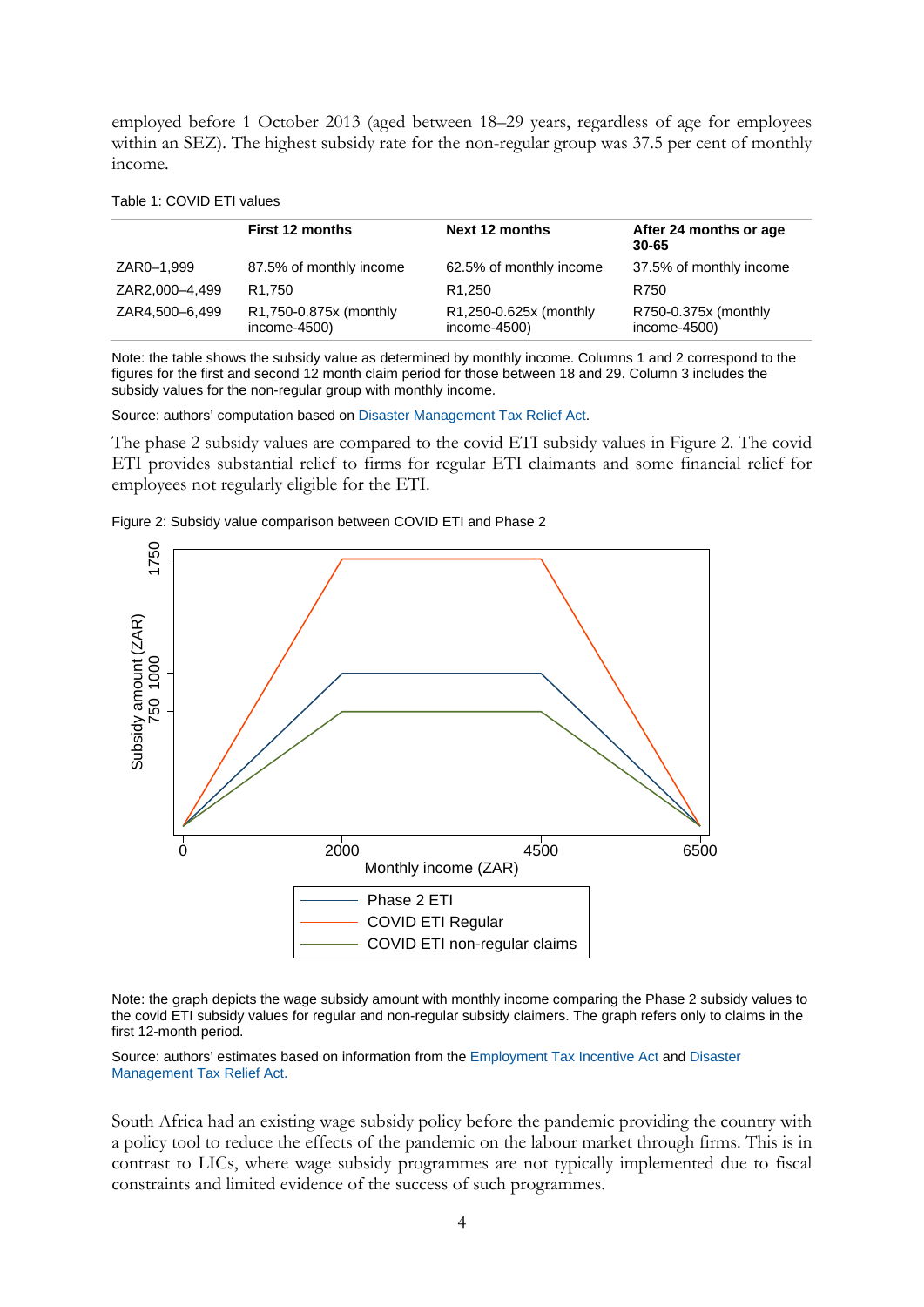### **4 Areas for policy-relevant research**

The implementation of the covid ETI presents an opportunity to examine the impact of novel changes to the wage subsidy. The most interesting outcome is to prove whether a wage subsidy expansion is a suitable instrument to mitigate unemployment during macroeconomic crises. This evidence would provide much-needed proof of options should the government encounter another crisis.

An oft-cited query on the ETI is its effectiveness on a macro scale since youth unemployment remains as bad as ever. This has been the main topic of ETI research and continues to be an essential question to answer. Below, we share specific policy-relevant research areas stemming from the regular scheme ETI and covid ETI:

- Assess the impact of the covid ETI on job destruction relative to the pre-pandemic wage subsidy scheme.
- Assess the impact of different amounts of wage subsidy (that is, the subsidy as a fixedamount transfer versus a proportional amount of income losses) on job retention.
- Simulate and assess a varied period for a regular scheme ETI to see if the 2-year timeframe of the regular scheme ETI is yet an optimal length
- Assess the impacts of covid ETI in different districts or regions in South Africa to see which parts are particularly vulnerable to economic shocks and provide guidance on how future emergency relief-based ETIs should be targeted.
- Provide evidence of the firm type and size impacts to demonstrate possible subsidy targeting during and outside an economic crisis.
- Isolate the wage effects of the ETI as an 'employment subsidy' versus a strict 'wage subsidy'.
- Calculate the elasticity of labour demand and supply for young workers to inform policy considerations such as an amendment or expansion of the policy, either via a higher subsidy or whether it should be extended to all ages.
- Provide evidence for ways to improve the subsidy's effectiveness and efficiency.
- Contrast and compare the ETI's impact against other flagship public sector COVID-19 employment relief measures such as the [Temporary Employer/Employee Relief Scheme.](https://www.gov.za/speeches/labour-temporary-employer-employee-relief-scheme-during-coronavirus-covid-19-27-mar-2020)  Evidence that employers preferred additional support over the ETI may illuminate the potential reasons (for example, administrative burden) for low ETI take up and impact.

Through the efforts of the National Treasury Secure Data Facility, the latest payroll tax data will become available in 2022, covering the first period of the covid ETI. The data includes three years of pre-policy and six years post-reform, providing a substantial panel to examine the ETI and its impacts. The tax data offers the opportunity to explore many of the areas of research listed above, particularly if complemented by data from other COVID-19 relief initiatives.

Research in these and potentially other areas will add to the expanding literature on the policy in South Africa and, more broadly, for other developing countries. Further research will increase policy-makers' evidence base when implementing and improving policies related to youth and employment in South Africa.